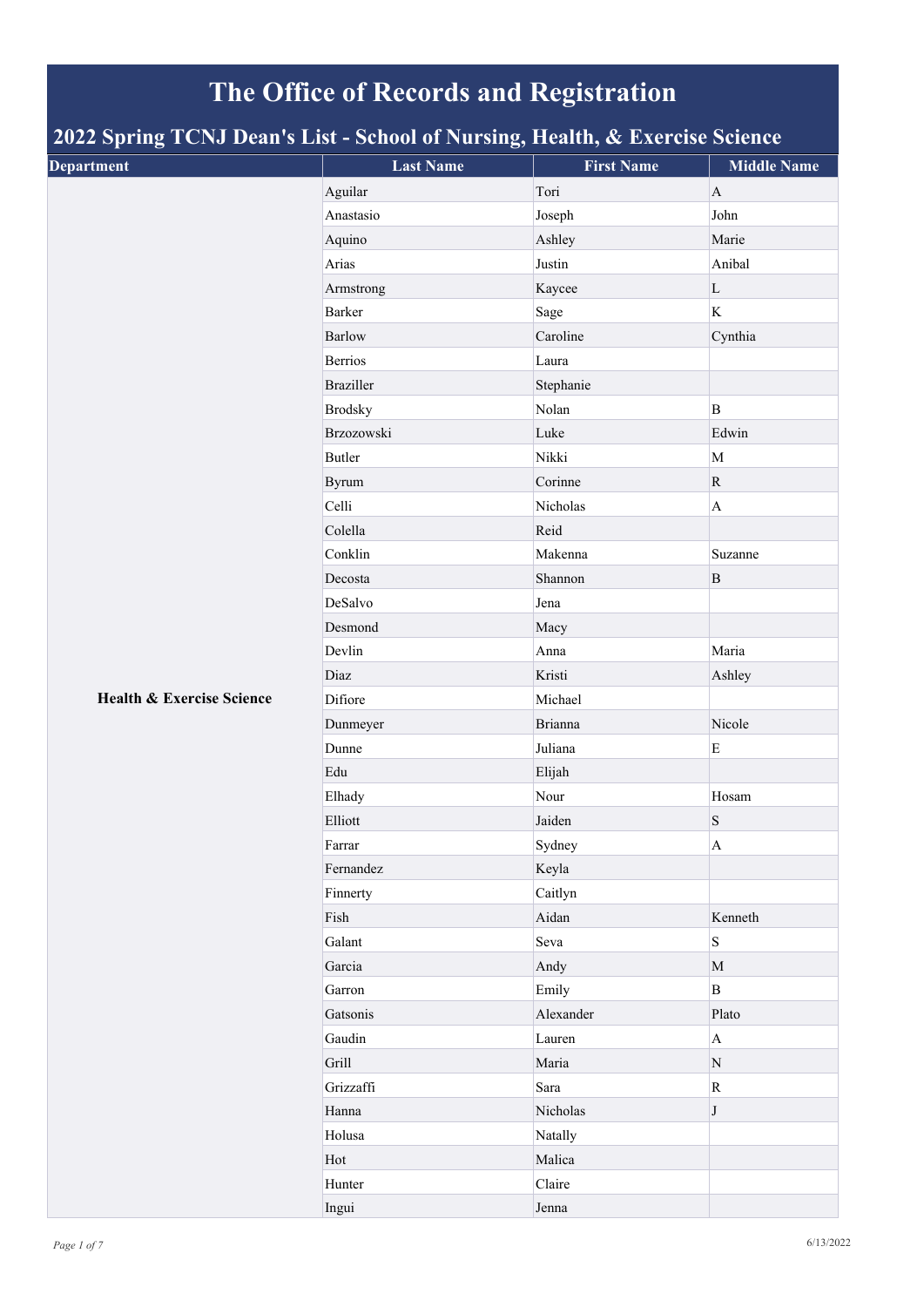| <b>Department</b>                                        | <b>Last Name</b> | <b>First Name</b> | <b>Middle Name</b> |
|----------------------------------------------------------|------------------|-------------------|--------------------|
|                                                          | Jacoutot         | Lauren            |                    |
|                                                          | Kolk             | Joseph            |                    |
|                                                          | Kurnellas        | Anna              | Hope               |
|                                                          | Larranaga        | Jason             | $\bf J$            |
|                                                          | Leazier          | Isabelle          | Morgan             |
|                                                          | Leuenberger      | Elise             | $\mathbf M$        |
|                                                          | Lousidis         | Maria             | $\bf J$            |
|                                                          | Ludwikowski      | Tyler             | $\mathbf M$        |
|                                                          | Lutz             | Ryan              | K                  |
|                                                          | Macias           | Kelly             | $\mathbf M$        |
|                                                          | Maloney          | Erica             | Hope               |
|                                                          | McCord           | Colleen           | Emily              |
|                                                          | Mcentee          | Molly             | Catherine          |
|                                                          | Mckinney         | Kathryn           | $\mathbf M$        |
|                                                          | Melito           | Emma              | Ruth               |
|                                                          | Meredith         | Shea              | Lauren             |
|                                                          | Mido             | Alyssa            | $\overline{\rm N}$ |
|                                                          | Necio            | Casandra          |                    |
| <b>Health &amp; Exercise Science</b>                     | Nunez            | Grace             | $\mathbf M$        |
|                                                          | Omar             | Miram             |                    |
|                                                          | Peslak           | Jakob             | Allen              |
|                                                          | Pfluger          | Kileigh           | $\, {\bf B}$       |
|                                                          | Plumeri          | Matthew           | $\mathbf{A}$       |
|                                                          | Reeder           | Christopher       | $\mathbf{A}$       |
|                                                          | Rivera           | Aaron             |                    |
|                                                          | Rossman          | Alex              | $_{\rm J}$         |
|                                                          | Rubino           | Nicholas          | Anthony            |
|                                                          | Schrank Garcia   | Luke              | Joseph             |
|                                                          | Schwarz          | Jenna             | N                  |
|                                                          | Shaikh           | Aiman             | $\bf Q$            |
|                                                          | Shaikh           | Saman             | Q                  |
|                                                          | Spinosi          | Joseph            | $\mathbf S$        |
|                                                          | Squitieri        | Tyler             |                    |
|                                                          | Steege           | Emily             | ${\bf E}$          |
|                                                          | Sweeney          | Emily             | Katharine          |
|                                                          | Vietti           | Julia             | ${\bf F}$          |
|                                                          | Weiss            | Michael           | ${\bf E}$          |
|                                                          | Williams         | Julie             | $\mathbf{A}$       |
| Total Students for Health & Exercise Science Department: |                  |                   | 81                 |

| <b>Department</b> | <b>Last Name</b> | <b>First Name</b> | <b>Middle Name</b> |
|-------------------|------------------|-------------------|--------------------|
|                   | Aggarao          | Andrea            | N                  |
|                   | Ahmed            | Rayhanah          |                    |
| <b>Nursing</b>    | Albelda          | Keisha            |                    |
|                   | Amoo-Achampong   | Dora              |                    |
|                   | Arnell           | Kimberly          | A                  |
|                   | Aromolaran       | Damilola          |                    |
|                   | Baker            | Charlotte         |                    |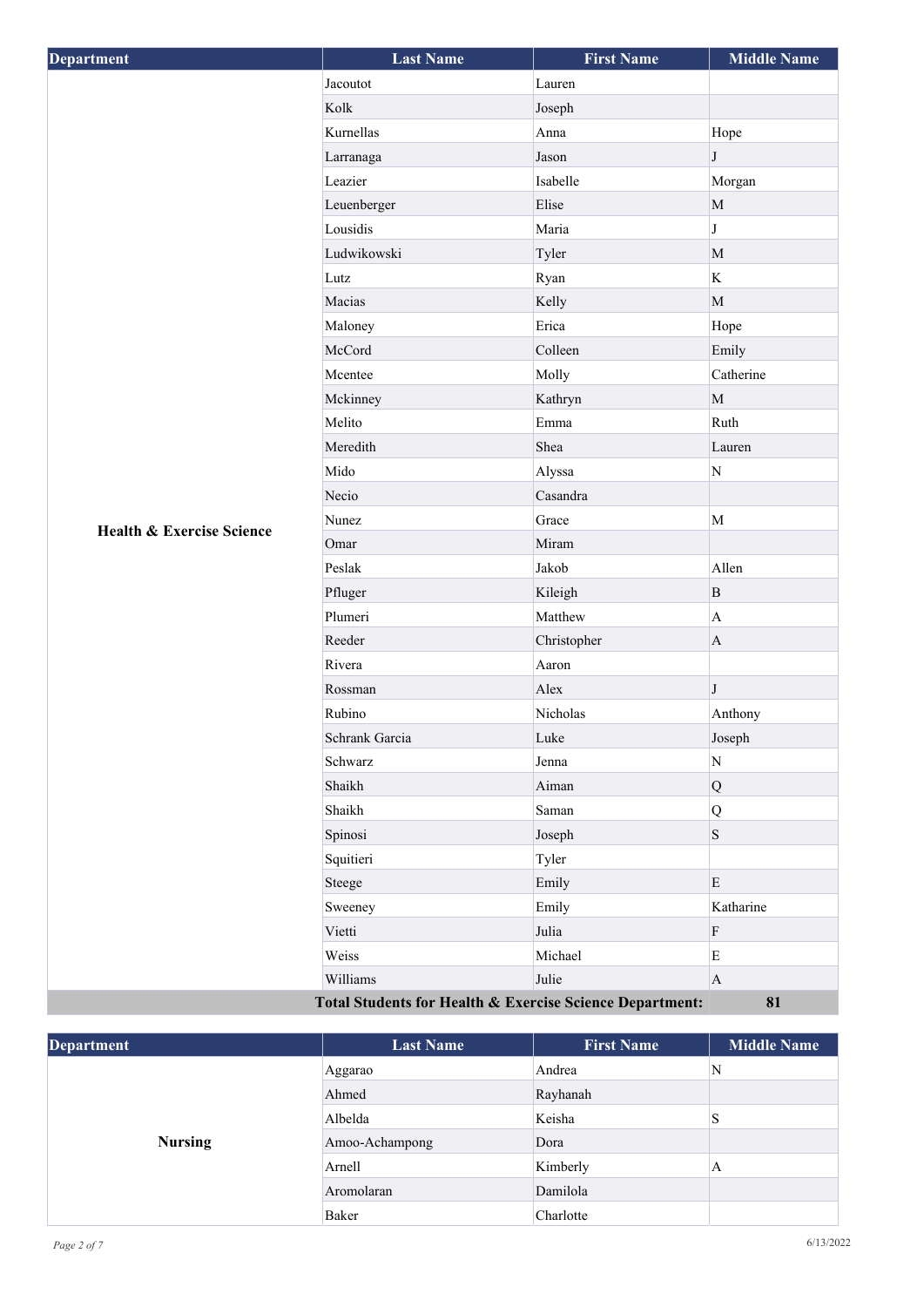| Department     | <b>Last Name</b> | <b>First Name</b> | <b>Middle Name</b> |
|----------------|------------------|-------------------|--------------------|
|                | Ballesteros      | Tirso             | $\bf J$            |
|                | <b>Bastidas</b>  | Ariana            |                    |
|                | Beckford         | Aliyah            | Mikaili            |
|                | Berry            | Natalie           | ${\bf E}$          |
|                | Bonanni          | Olivia            |                    |
|                | <b>Brophy</b>    | Riley             | Kate               |
|                | Brynildsen       | Jessica           |                    |
|                | Budryk           | Laura             | $\rm R$            |
|                | Cardoso          | Mery              |                    |
|                | Carpenter        | Noelle            | $\mathbf E$        |
|                | Carson           | Emmalyn           | $\mathsf G$        |
|                | Casper           | Melissa           | $\, {\bf P}$       |
|                | Charles          | Loudine           |                    |
|                | Chimbay          | Lisa              |                    |
|                | Clifford         | Kate              | E                  |
|                | Colasante        | Elvenia           | $\mathbf{A}$       |
|                | Colucci          | Emma              | Louise             |
|                | Comly            | Amelia            | Jane               |
|                | Conn             | Tyler             | Heinz              |
|                | Connolly         | Julia             | ${\bf R}$          |
|                | Conover          | Allisa            | Marie              |
|                | Craig            | Keigan            | Beaumarchais       |
|                | Crehan           | Meghan            | $\rm K$            |
| <b>Nursing</b> | Curillo          | Jocelyn           | $\,$ S $\,$        |
|                | Curtis           | Sarah             | $\rm F$            |
|                | Dantonio         | Gerardo           | $\mathbf{A}$       |
|                | Decker           | Nicole            | $\mathbf E$        |
|                | Deen             | Robert            | Jefferson          |
|                | Deiter           | Kaitlyn           | E                  |
|                | Delucia          | Julianna          | $\mathbf C$        |
|                | Destito          | Lauren            | $\mathbf{A}$       |
|                | Dietz            | <b>Bridget</b>    | $\bf{A}$           |
|                | Digioia          | Nadia             | E                  |
|                | Dirienzo         | Emily             | Xiaona             |
|                | D'Mello          | Abigail           |                    |
|                | Dominguez        | Gabriela          | Danielli           |
|                | Dones            | Ria               |                    |
|                | Donoghue         | Tara              | $\mathbf{A}$       |
|                | Dushay           | Hailey            | $\mathbf R$        |
|                | Eisenberg        | Chase             | $\mathbf I$        |
|                | Faenza           | Michelle          | $\mathbf{B}$       |
|                | Falcon           | Taylor            | $\mathbf M$        |
|                | Fernandez        | Cassandra         | $\mathbf G$        |
|                | Frankel          | Alexandra         | $\mathbf S$        |
|                | Freitas          | Anna              | $\mathbf M$        |
|                | Gadaleta         | Daniella          | $\overline{C}$     |
|                | Gallagher        | Faith             | $\mathbf M$        |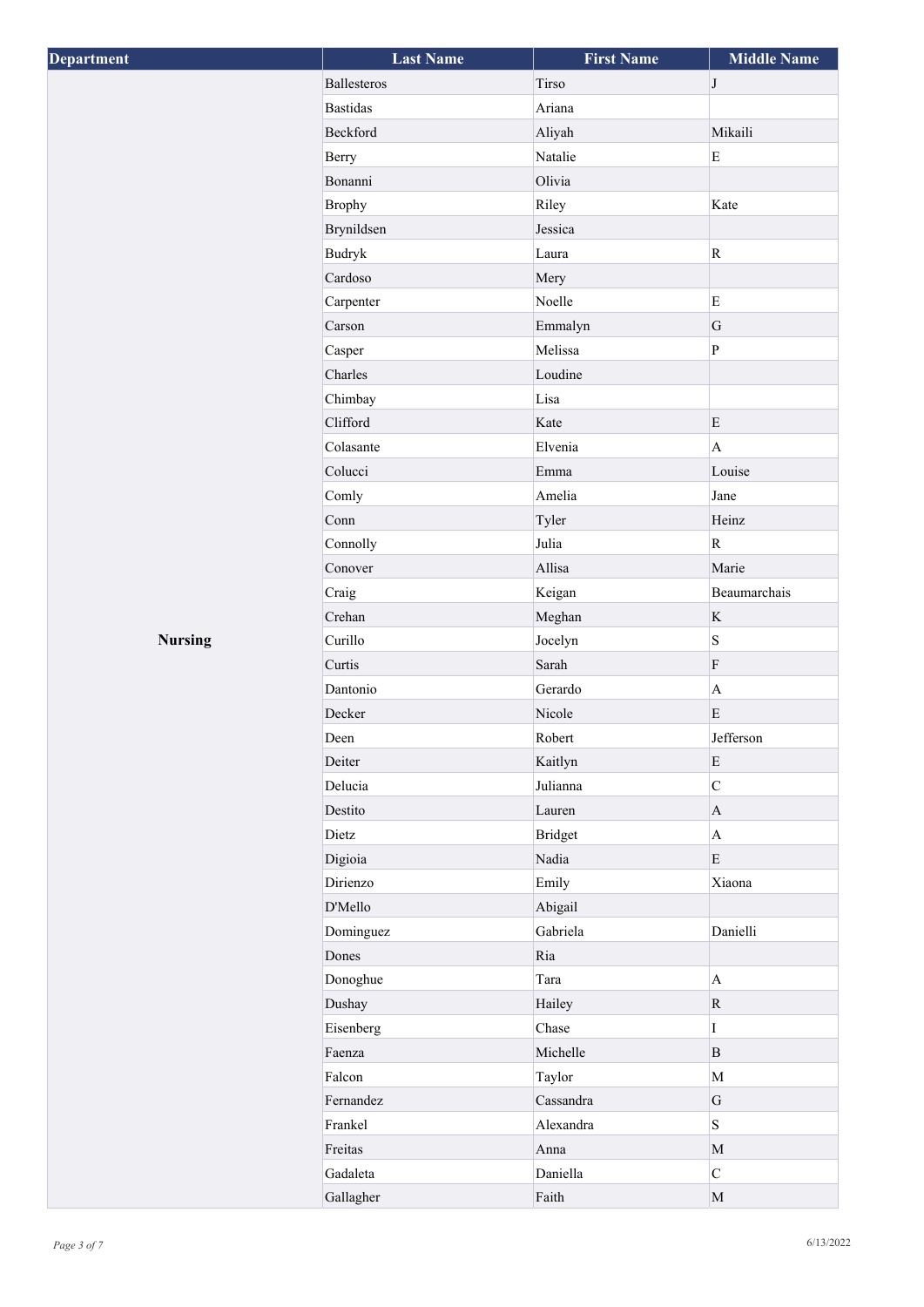| Department     | <b>Last Name</b>   | <b>First Name</b> | <b>Middle Name</b> |
|----------------|--------------------|-------------------|--------------------|
|                | Gardiner           | Rebecca           | Annette            |
|                | Geddis             | Rebecca           | $\mathbf N$        |
|                | Gladstone          | Julia             | $\, {\bf p}$       |
|                | Golden             | Julianna          |                    |
|                | Gomez              | Caitlyne          |                    |
|                | Guzman             | Emily             |                    |
|                | Hatch              | Jessica           | $\mathbf{A}$       |
|                | Heggan             | Erynn             | $\overline{O}$     |
|                | Hernandez          | Demi              |                    |
|                | Higham             | Daniel            | $\bf J$            |
|                | Hinckson           | Afia              | $\mathbf L$        |
|                | Hines              | Marie             | ${\bf N}$          |
|                | Hopson             | Hannah            |                    |
|                | Huang              | Humphrey          |                    |
|                | Iannarelli         | Julia             | Rose               |
|                | Ivanof             | Vyacheslav        |                    |
|                | Izzo               | Nicole            | M                  |
|                | Jelinek            | Kori              | $\,$ S $\,$        |
|                | Kelly              | Josie             | Lane               |
|                | Keogh              | Kathleen          |                    |
|                | Kurack             | Sara              | $\mathbf E$        |
|                | Kwak               | Sky               |                    |
|                | Lanzilotta         | Mia               | L.                 |
| <b>Nursing</b> | Lawson             | Elizabeth         |                    |
|                | Lee                | Jessica           |                    |
|                | Ligotti            | Matthew           | William            |
|                | $\mathop{\rm Lim}$ | Hannah            | ${\bf G}$          |
|                | Lowry              | Allison           | $\, {\bf S}$       |
|                | Lyles              | Abigail           | M                  |
|                | Manaois            | Sarah             | Z                  |
|                | Mann               | Simranjot         |                    |
|                | Marcelo            | Seth              | $\mathbf{A}$       |
|                | Masiuk             | Andrew            | Z                  |
|                | Mastriano          | Michaela          | $\mathbf{A}$       |
|                | Mcbride            | Kelly             |                    |
|                | Mccoy              | Stacia            | Z                  |
|                | Mckeon             | Lucy              |                    |
|                | McSweeney          | Madeline          | $\mathbf N$        |
|                | Modery             | Rachel            | Victoria           |
|                | Montenegro         | Jean              | $\mathbf{D}$       |
|                | Mullen             | Mallory           | $\mathbf{A}$       |
|                | Munoz              | Sara              |                    |
|                | Murphy             | Lauren            | $\mathbf{C}$       |
|                | Nicoletti          | Danielle          |                    |
|                | Okun               | Emily             | M                  |
|                | Otters             | Erica             | $\mathbf{M}$       |
|                | Parrish            | Madison           | Olivia             |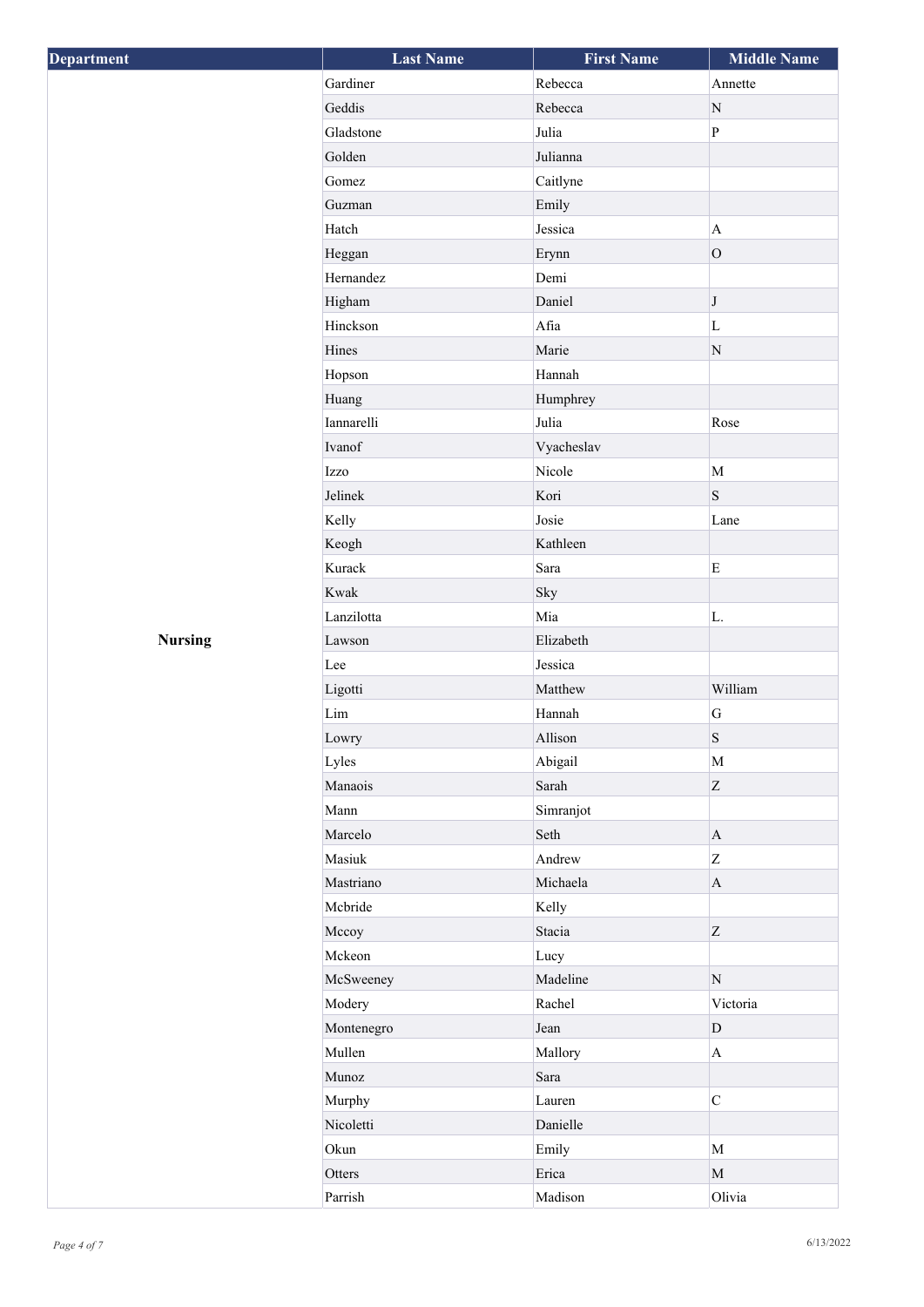| Department                                    | <b>Last Name</b> | <b>First Name</b> | <b>Middle Name</b>      |
|-----------------------------------------------|------------------|-------------------|-------------------------|
|                                               | Passin           | Amanda            |                         |
|                                               | Patino           | Samantha          |                         |
|                                               | Paul             | Jacqueline        | $\mathbf M$             |
|                                               | Phillips         | Sabrina           |                         |
|                                               | Porter           | Regina            |                         |
|                                               | Purritano        | Victoria          |                         |
|                                               | Qosja            | Arta              |                         |
|                                               | Ranson           | Sharon            | Lewis                   |
|                                               | Rebele           | Caroline          |                         |
|                                               | Reconco          | Emily             | Yanine                  |
|                                               | Rene             | Tamara            |                         |
|                                               | Reul             | Kayla             | $\mathbf L$             |
|                                               | Reyes            | Alyssa Faith      | $\mathsf C$             |
|                                               | Reyes            | Jessica           | $\mathbf R$             |
|                                               | Rottkamp         | Melanie           |                         |
|                                               | Rubulotta        | Christina         | $\mathbf M$             |
|                                               | Rue              | Jaimie            |                         |
|                                               | Ryan             | Alexandra         |                         |
|                                               | Sarris           | Andrea            |                         |
|                                               | Shah             | Diya              | $\mathbf M$             |
| <b>Nursing</b>                                | Shah             | Vanshi            |                         |
|                                               | Sharma           | Sarang            |                         |
|                                               | Socas            | Andrea            |                         |
|                                               | Soilsigh         | Lynn              |                         |
|                                               | Speakman         | Martha            | Ivonne                  |
|                                               | Steele           | Karis             | $\rm K$                 |
|                                               | Stokes           | Gabrielle         |                         |
|                                               | Storms           | Canavan           |                         |
|                                               | Tarabocchia      | Justine           | Jolin                   |
|                                               | Taylor           | Kayla             |                         |
|                                               | Thompson         | Alexis            | Louise                  |
|                                               | Torrillo         | Kamilah           |                         |
|                                               | Tosney           | Brennan           | $\bf{A}$                |
|                                               | Urciuoli         | Kristin           |                         |
|                                               | Vermane          | Rachel            | Anne                    |
|                                               | Waga             | Elyssa            | $\overline{\mathbf{R}}$ |
|                                               | Wernik           | Madison           | Rose                    |
|                                               | Worts            | Corinne           |                         |
|                                               | Yurgel           | Madison           | ${\bf E}$               |
|                                               | Zaluska          | Anna              |                         |
|                                               | Zanetti          | Kimberly          | $\mathcal T$            |
|                                               | Zemer            | Romy              |                         |
| <b>Total Students for Nursing Department:</b> |                  |                   | 143                     |

| <b>Department</b>    | <b>Last Name</b> | <b>First Name</b> | Middle Name |
|----------------------|------------------|-------------------|-------------|
| <b>Public Health</b> | Amer             | Maheen            |             |
|                      | <b>Balmos</b>    | Hailey            |             |
|                      | Bellotti         | Mary              |             |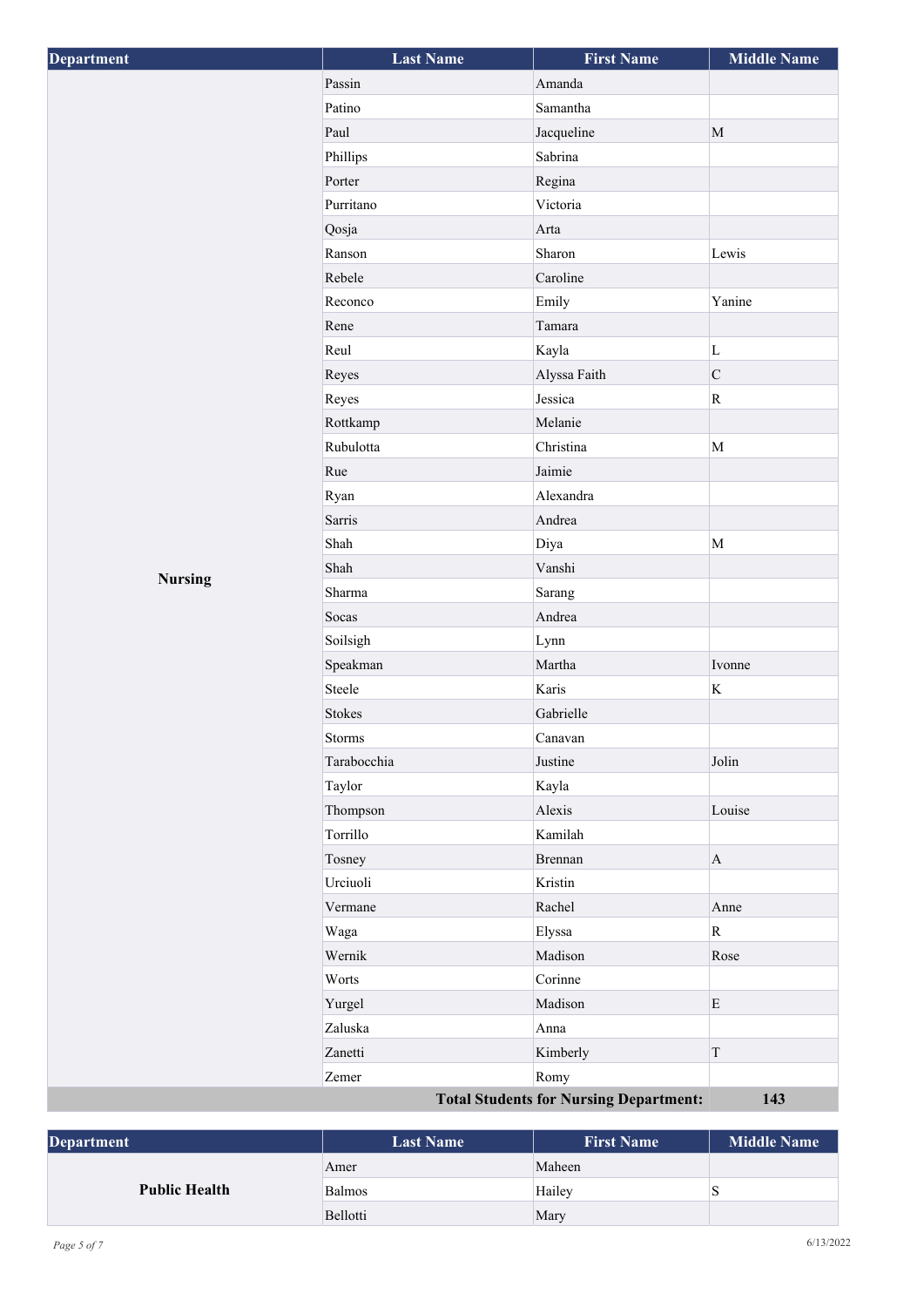| Department           | <b>Last Name</b> | <b>First Name</b> | <b>Middle Name</b> |
|----------------------|------------------|-------------------|--------------------|
|                      | Bora             | Almira            | Abdul              |
|                      | <b>Brown</b>     | Kenneth           | Musa Hamid         |
|                      | Bustamante       | Camille           | $\mathbf E$        |
|                      | Cartagena        | Sofia             |                    |
|                      | Cavolo           | Caitlin           | Anne               |
|                      | Cirasella        | Kaitlyn           |                    |
|                      | Clemente         | Camille           | Victoria           |
|                      | Cortezano        | Caley             | $\mathbf C$        |
|                      | Czopoth          | Mollie            | L                  |
|                      | Darrah           | Ericka            | Paige              |
|                      | Delemos          | Julian            | Alexander          |
|                      | Deriphonse       | Neyssa            |                    |
|                      | Dogiparthi       | Hiya              |                    |
|                      | Edwards          | Kaela             | $\mathbf{A}$       |
|                      | Ethem            | Jillian           | $\mathbf{A}$       |
|                      | Faure            | Katie             | $\mathbf{M}$       |
|                      | Flanders         | Emily             | Elizabeth          |
|                      | Franco           | Maia              |                    |
|                      | Frizell          | Emily             | $\mathbf E$        |
|                      | Garcia           | Natalie           | L                  |
|                      | Gomes            | Mia               | Elisabeth          |
|                      | Goott            | Sabrina           | ${\bf N}$          |
|                      | Grochowski       | Victoria          | $\overline{C}$     |
| <b>Public Health</b> | Gussak           | Stacey            | $\mathbf T$        |
|                      | Hoeman           | Alexandra         | $\mathbf R$        |
|                      | Ibe              | Kristina          | $\mathbf C$        |
|                      | Kaufman          | Sofia             | Joy                |
|                      | Kenny            | Emma              |                    |
|                      | Kerr             | $I-Zis$           | Naphtali           |
|                      | Kiely            | Ashley            | Rose               |
|                      | Lalor            | Michelle          |                    |
|                      | Lobello          | <b>Brielle</b>    | $\mathbf{L}$       |
|                      | Lopez            | Melanie           | $\mathbf{A}$       |
|                      | Maneri           | Kelly             | $\mathbf C$        |
|                      | McCreesh         | Ellie             |                    |
|                      | McDermott        | Cassandra         | $\mathbf A$        |
|                      | Monaghan         | Kerry             |                    |
|                      | Montuore         | Samantha          | $\bf J$            |
|                      | Moreira          | Cristhofer        | $\mathbf A$        |
|                      | Morrison         | Alexander         | $\bf{A}$           |
|                      | Moss             | Ethan             | Chad               |
|                      | Mutyala          | Nandini           |                    |
|                      | Njuguna          | Wangare           |                    |
|                      | Olsen            | Amber             | Rose               |
|                      | Ongradi          | Morgan            | $\rm K$            |
|                      | Ossowski         | Ava               | $\mathbf C$        |
|                      | Palle            | Manasi            |                    |